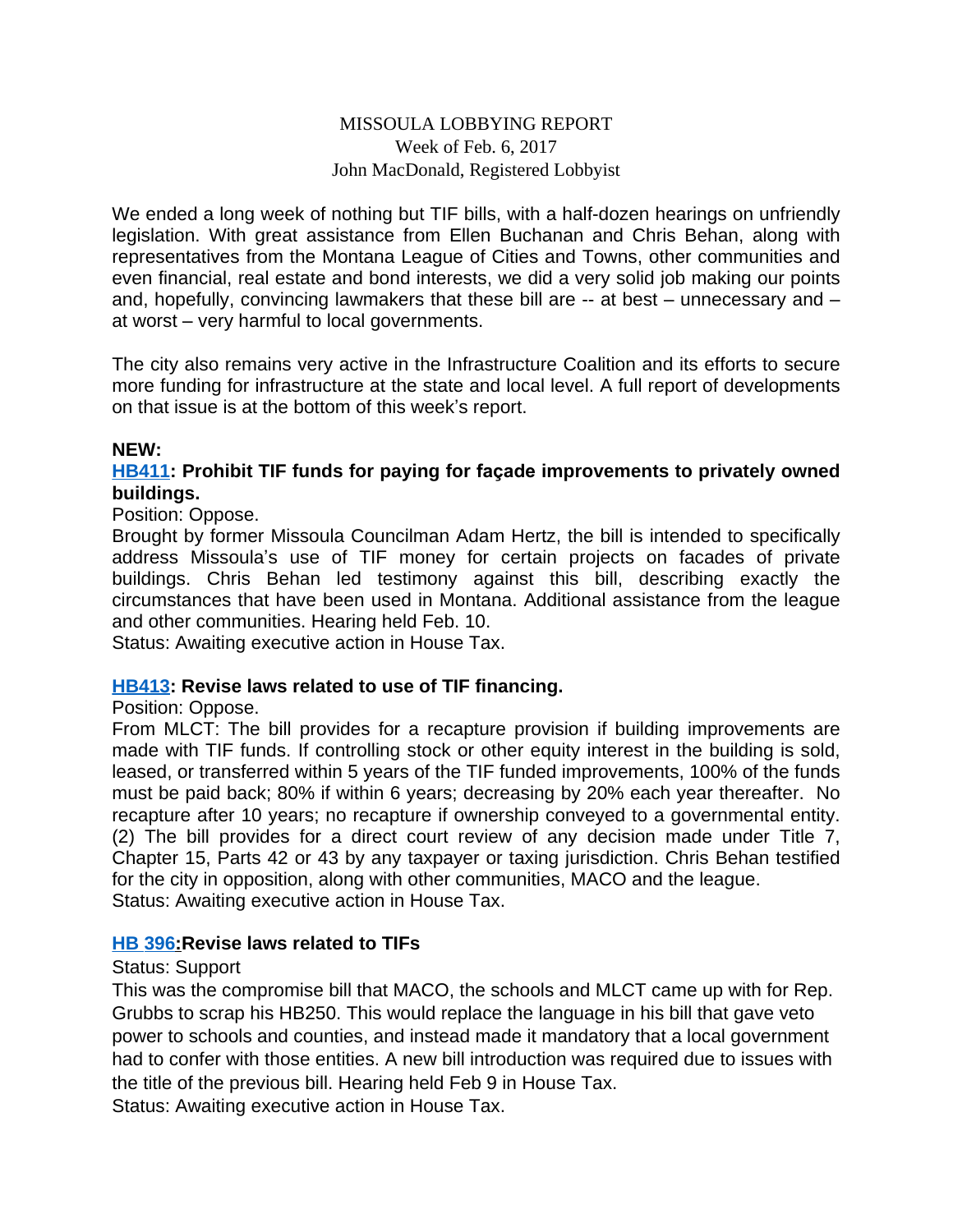## **UPDATES:**

#### **TIF Bills**

#### **[HB359](http://laws.leg.mt.gov/legprd/LAW0210W$BSIV.ActionQuery?P_BILL_NO1=359&P_BLTP_BILL_TYP_CD=HB&Z_ACTION=Find&P_SESS=20171): Limit tax increment financing revenue to local mills.**

Position: Oppose.

Terrible bill that would limit TIF revenue to local mills only, removing mills collected on behalf of school districts, mills supporting elementary and high school retirement obligations, public school equalization mills, u-system mills and permissive levies.

Hearing held February 8. In House Taxation. Ellen Buchanan appeared for the city. We had tremendous support from other interests and I think left the sponsor a bit overwhelmed.

Status: Awaiting executive action by House Tax.

#### **[HB30:](http://laws.leg.mt.gov/legprd/LAW0210W$BSIV.ActionQuery?P_BILL_NO1=30&P_BLTP_BILL_TYP_CD=HB&Z_ACTION=Find&P_SESS=20171) Remove voted levies approved after creation of TIF from tax increment provision**

Position: Oppose Another bill from the RTIC. Hearing held Feb. 7. Status: Awaiting executive action by House Tax.

### **[SB27](http://laws.leg.mt.gov/legprd/LAW0210W$BSIV.ActionQuery?P_BILL_NO1=27&P_BLTP_BILL_TYP_CD=SB&Z_ACTION=Find&P_SESS=20171): Amend TIF laws related to public hearings and reporting.**

Position: (Changed) Support Amended Version

Kelly Lynch and Tim Burton with the league met with the sponsor and got agreement on amendments approved by the City of Missoula and others that address our concerns as well as the sponsor's concerns about reporting requirements. Passed Senate. Hearing on amended version held in House Tax Feb. 9

Status: Awaiting executive action in House Tax.

#### **[HB134:](http://laws.leg.mt.gov/legprd/LAW0210W$BSIV.ActionQuery?P_BILL_NO1=134&P_BLTP_BILL_TYP_CD=HB&Z_ACTION=Find&P_SESS=20171) Revise school funding related to facilities**

Position: Oppose.

HB 134 would remove the 95 school mills from the TIF calculation, redirecting it to fund school facility improvements through the state's Quality Schools Facility Grant Program. The fiscal note estimates this change will redirect \$2-3 annually in TIF increment from the TIF districts to the schools. The bill would be effective July 1, 2017, but allows 95 mills. Hearing held Feb. 8. Good turnout of opponents, including Ellen Buchanan.

Status: Awaiting executive action in House Tax

#### **[HB250](http://laws.leg.mt.gov/legprd/LAW0210W$BSIV.ActionQuery?P_BILL_NO1=250&P_BLTP_BILL_TYP_CD=HB&Z_ACTION=Find&P_SESS=20171): Require county and school district approval for adoption of TIF provision**

Position: Oppose. (Amendments may be offered)

The league was working on amendments, but the bill was tabled in committee on Feb. 2 Status: House Local Government TABLED. (See HB396 above)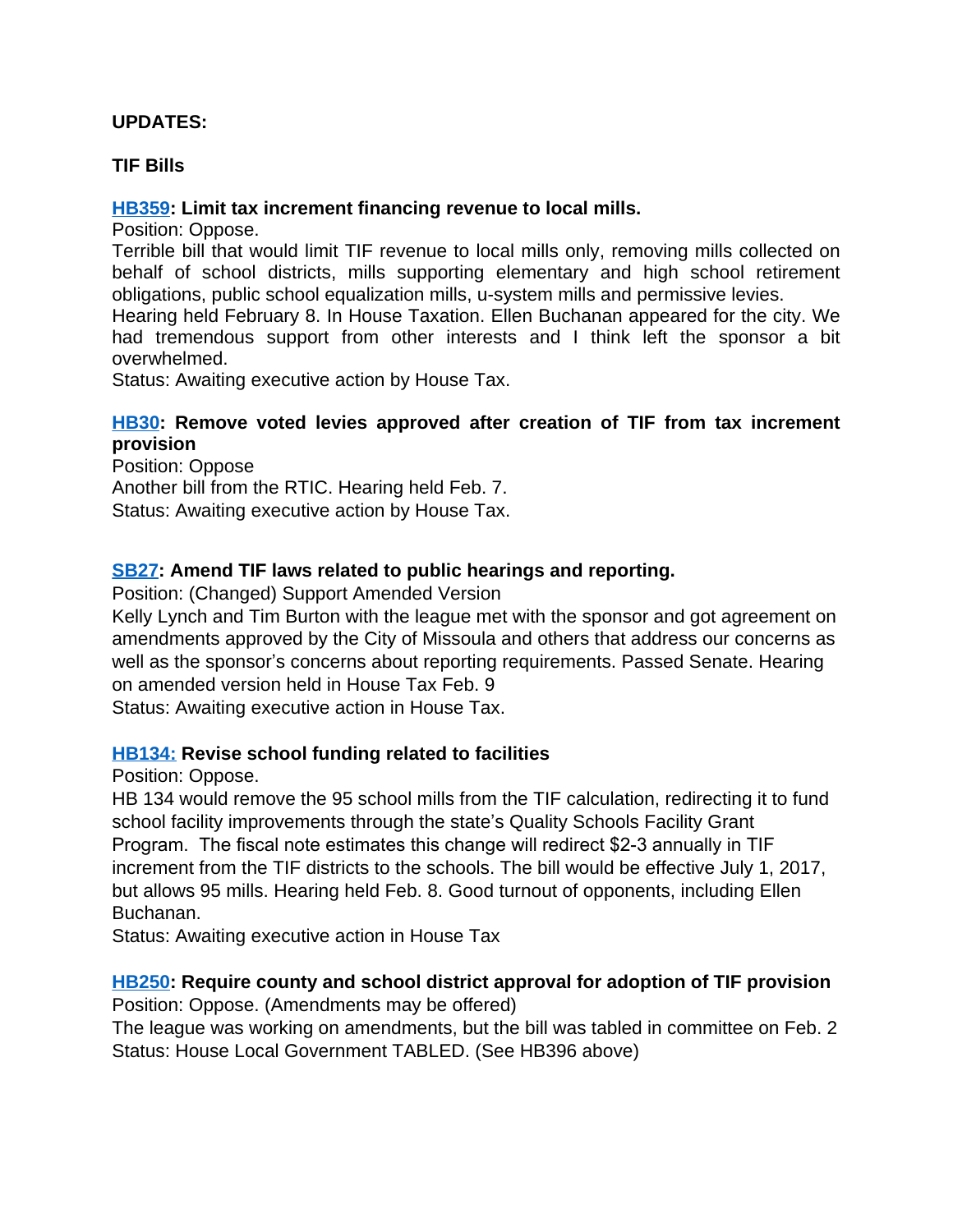# **OTHER BILLS:**

### **NEW:**

### **[HB422](http://laws.leg.mt.gov/legprd/LAW0210W$BSIV.ActionQuery?P_BILL_NO1=422&P_BLTP_BILL_TYP_CD=HB&Z_ACTION=Find&P_SESS=20171): Generally revising laws related to local government; withholding or offsetting entitlement share payments to local government under certain circumstances.**

Position: Neutral/Monitor

Discussed with Engen and Bickel. This bill comes out of a situation in Glacier County that legislators want to address statutorily. The MLCT has been involved in crafting this to ensure it is very narrow and won't impact cities that are compliant. We will monitor.

Status: Hearing set for Feb. 16 in House Local Government.

### **[LC2325:](http://laws.leg.mt.gov/legprd/LAW0210w$BSIV.ActionQuery?P_BILL_DFT_NO5=LC2325&Z_ACTION=Find&P_SESS=20171) Local option infrastructure investment and property tax relief act**

Position: Support

This bill draft is now available for review <http://leg.mt.gov/bills/2017/billpdf/LC2325.pdf> Status: Draft language released. No hearing set.

# **[HB417](http://laws.leg.mt.gov/legprd/LAW0210W$BSIV.ActionQuery?P_BILL_NO1=417&P_BLTP_BILL_TYP_CD=HB&Z_ACTION=Find&P_SESS=20171) (LC1152): Generally revise laws related to non-discrimination**

Position: Support/Monitor Status: Bill introduced.

# **UPDATES:**

### **[SB106:](http://laws.leg.mt.gov/legprd/LAW0210W$BSIV.ActionQuery?P_BILL_NO1=106&P_BLTP_BILL_TYP_CD=SB&Z_ACTION=Find&P_SESS=20171) Revise laws related to use of certain chemical de-icers on Montana highways.**

Position: Oppose.

MacDonald testified in Senate Highways and Transportation. It got out of committee and then was tabled on the Senate floor. A motion to "indefinitely table" the bill failed and, instead, the bill was sent to Senate Finance and Claims for another hearing. This bill remains unlikely to pass, but is still alive at the moment. My hope is that Finance and Claims will not act on it, however, due to the substantial fiscal note. Status: Hearing scheduled for Feb. 14 in Senate Finance and Claims.

# **[HB94:](http://laws.leg.mt.gov/legprd/LAW0210W$BSIV.ActionQuery?P_BILL_NO1=94&P_BLTP_BILL_TYP_CD=HB&Z_ACTION=Find&P_SESS=20171) Generally revise public safety officer standards/training council laws.**

Position: Oppose without amendments. Support with.

MacDonald and other interested parties continue to work on details of this bill, specifically concerning the need to ensure private companies can contract with local governments to provide pretrial and misdemeanor parole and probation services.

Details have been worked out with POST to maintain the status quo for now with private companies, but additional efforts may be coming down this session still to address other issues.

Status: Hearing held. Awaiting amendments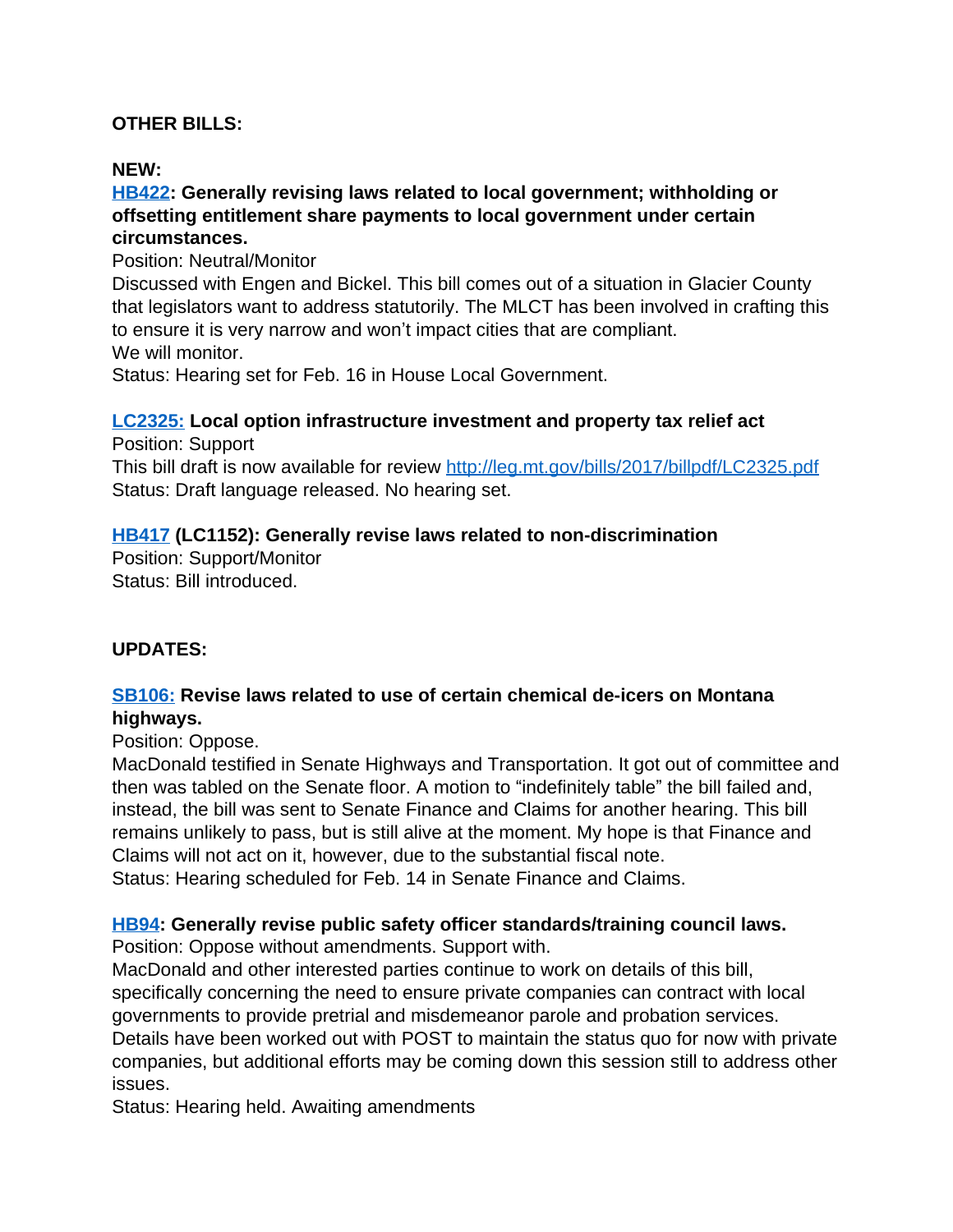### **[HB181:](http://laws.leg.mt.gov/legprd/LAW0210W$BSIV.ActionQuery?P_BILL_NO1=181&P_BLTP_BILL_TYP_CD=HB&Z_ACTION=Find&P_SESS=20171) Establish requirements for police dogs.**

Position: Oppose without amendments.

MacDonald testified on behalf of the Missoula police in opposition to this bill. Committee tabled it on a voice vote Jan. 24<sup>th</sup>.

Status: TABLED in House Judiciary Committee.

### **[HB194:](http://laws.leg.mt.gov/legprd/LAW0210W$BSIV.ActionQuery?P_BILL_NO1=194&P_BLTP_BILL_TYP_CD=HB&Z_ACTION=Find&P_SESS=20171) Prohibit local restrictions on electronic devices while driving.**

Position: Oppose

MacDonald testified against, along with representatives from other communities, law enforcement and the League. Bill made it out committee Jan. 20 on a narrow vote, but died on the floor.

Status: DIED on House floor.

### **[SB130:](http://laws.leg.mt.gov/legprd/LAW0210W$BSIV.ActionQuery?P_BILL_NO1=130&P_BLTP_BILL_TYP_CD=SB&Z_ACTION=Find&P_SESS=20171) Revise tax increment finance laws**

Position: Support

MacDonald testified along with the league and MACO at Jan. 24 hearing on this bill that add to the definition of costs that can be paid with TIF money. Would include for energy efficiency expenditures.

Status: TABLED in Senate Local Government.

# **[SB98:](http://laws.leg.mt.gov/legprd/LAW0210W$BSIV.ActionQuery?P_BILL_NO1=98&P_BLTP_BILL_TYP_CD=SB&Z_ACTION=Find&P_SESS=20171) Property ownership fairness act.**

Position: Oppose.

MacDonald unable to attend the Jan.  $27<sup>th</sup>$  hearing, but we are on record opposing this bill and will be directly lobbying legislators to oppose it. The bill has a substantial fiscal note and is unlikely to pass.

Status: Awaiting executive action in Senate Judiciary

# **[SB155:](http://laws.leg.mt.gov/legprd/LAW0210W$BSIV.ActionQuery?P_BILL_NO1=155&P_BLTP_BILL_TYP_CD=SB&Z_ACTION=Find&P_SESS=20171) Prohibit local government regulation of agricultural seed**

Position: Oppose/Monitor We missed the hearing due to workload. Status: Hearing held. Awaiting executive action

# **ADDITIONAL DIRECT LOBBYING:**

Along with the league and others, we are active participants in the Montana Infrastructure Coalition, helping raise awareness of infrastructure needs and building support among legislative members. Efforts include direct contact with more than a dozen lawmakers in the House and Senate. We have been actively seeking support from legislators o HB14, the long-range bonding bill for infrastructure projects.

# **COALITION UPDATE:**

Fuel Tax: Sponsor is Rep. Frank Garner, R, with a growing list of co-sponsors. The bill is currently called the Bridge and Road Safety and Accountability Act. Bill draft date was